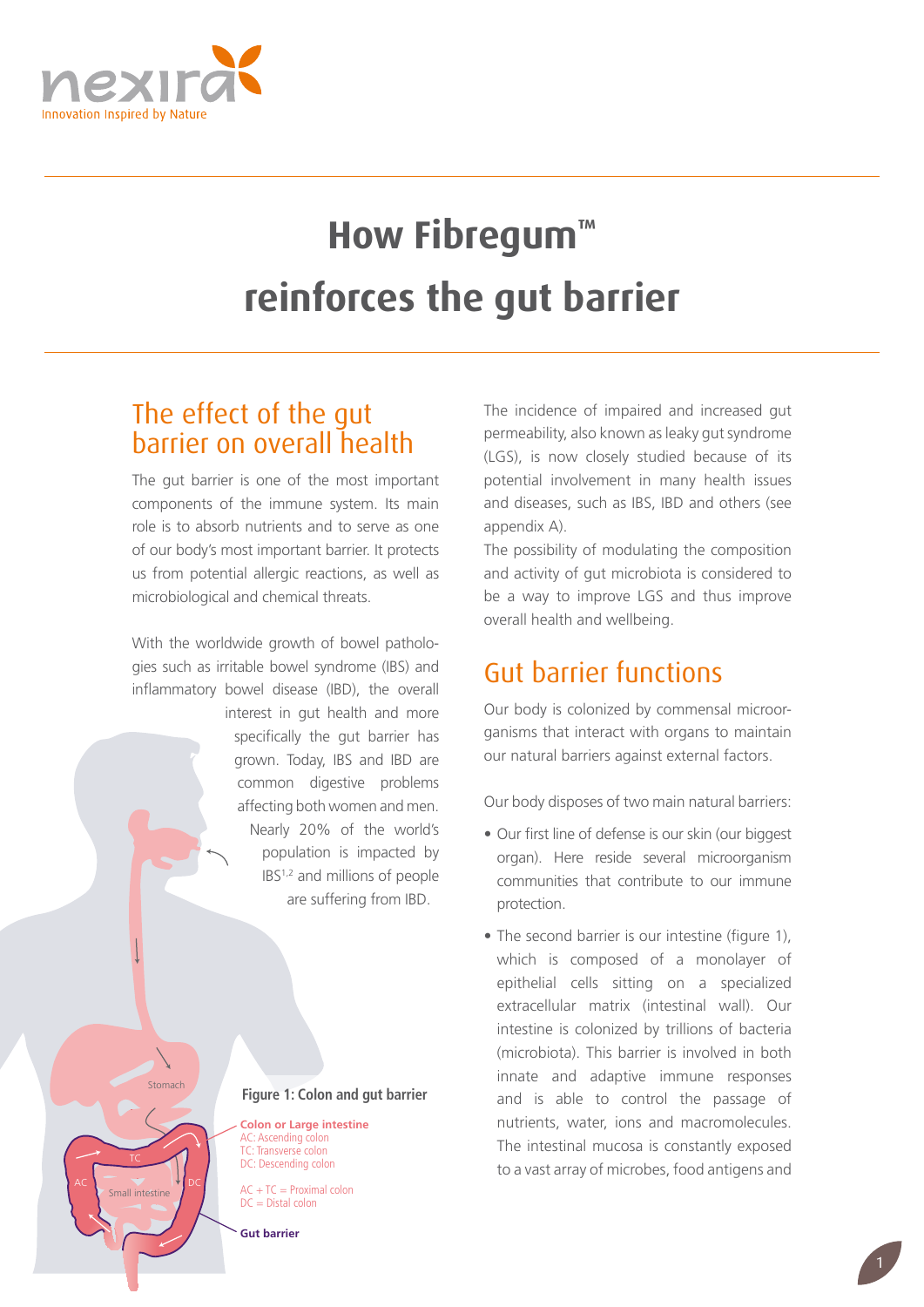#### **Appendix A**

### What are the health implications of leaky gut syndrome (LGS)?

Much of the work in the area dealing with hostmicrobial interactions with host physiological processes are of great interest. Several studies have shown gut microbiota support energy metabolism and immune functions in the host. Furthermore, the concept of a "super-organism" has emerged.

This concept reflects the physiological importance of mutually advantageous host-microbe interactions. When gut microbiota equilibrium is altered, several gastrointestinal and extra intestinal diseases can occur. This may be explained because gut microbiota interacts with the immune system.

LGS can be caused by a number of different conditions that cause inflammation and damage to the intestinal lining, including infection, trauma from burns and surgery, and the use or overuse of many medications. LGS is associated with a wide range of general symptoms, such as fatigue, fevers of unknown origin, abdominal pain, bloating, and diarrhea, feelings of toxicity, memory problems, difficulty concentrating, and poor tolerance to exercise.

Some recent studies and experiments have considered the involvement of LGS in chronic heart failure<sup>†</sup>, irritable bowel syndrome<sup>"</sup>, inflammatory bowel diseases<sup>III</sup>, alcoholic dependence<sup>IV</sup>, diabetes mellitus<sup>v</sup>, depression<sup>v</sup>, "sickness behavior", chronic fatique syndrome (CFS)<sup>VII</sup>, and other autoimmune diseases.

I. Krack A, Sharma R, Figulla HR, Anker SD., The importance of the gastrointestinal system in the pathogenesis of heart failure., Eur Heart J. 2005 Nov;26(22):2368-74.

III. Nahidi L, Day AS, Lemberg DA, Leach ST., Differential effects of nutritional and non-nutritional therapies on intestinal barrier function in an in vitro model., J Gastroenterol. 2012 Feb; 47(2):107-17.

IV. Leclercq S, Cani PD, Neyrinck AM, Stärkel P, Jamar F, Mikolajczak M, Delzenne NM, de Timary P., Role of intestinal permeability and inflammation in the biological and behavioural control of alcohol-dependent subjects., Brain Behav Immun. 2012 Aug; 26(6):911-8.

V. Vaarala O, Atkinson MA, Neu J., The "perfect storm" for type 1 diabetes: The complex interplay between intestinal microbiota, gut permeability, and mucosal immunity. Diabetes. 2008 Oct; 57(10):2555-62.

VI. Maes M, Kubera M, Leunis JC., The gut-brain barrier in major depression: Intestinal mucosal dysfunction with an increased translocation of LPS from gram negative enterobacteria (leaky gut) plays a role in the inflammatory pathophysiology of depression. Neuro Endocrinol Lett. 2008 Feb; 29(1):117-24.

VII. Maes M, Coucke F, Leunis JC., Normalization of the increased translocation of endotoxin from gram negative enterobacteria (leaky gut) is accompanied by a remission of chronic fatigue syndrome., Neuro Endocrinol Lett. 2007 Dec; 28(6):739-44.

toxins. Gut microbiota contributes to our immune system by allowing us to tolerate a large amount of antigens.

## Gut microbiota + Intestinal wall **= Gut barrier**

Day after day, one of the most important roles of this barrier is to discriminate between pathogenic and non-pathogenic compounds. Intestinal inflammation compromises the gut barrier and alters gut impermeability. Alteration of gut permeability, or impermeability, is known as leaky gut syndrome (LGS, figure 2). In this case, not all the "unauthorized" invasive molecules are blocked by the intestinal barrier, and some penetrate our organism.

As we have to take care of our skin, we have to take care of our intestine.

## Benefits of a fiber rich diet and the benefits of acacia fiber

Fibers play a significant role in the digestive process. Amongst other multiple health benefits, fiber increases stool production, prevents constipation, and may have some preventive effects on colorectal cancer. Some fibers have shown a prebiotic effect.

## **Figure 2: Leaky gut mechanism Intestine Microorganisms, dietary proteins and peptides, enzymes, etc. www Gut microbiota** Gut barrie **Intestinal wall Normal Leaky epithelial epithelial cell cell**  $\circ$   $\circ$ **Blood vessel Inflammation Autoimmunity Food allergy and intolerance**

Gut barrier

II. Zhen Zhang Y. and Li Y.Y., Inflammatory bowel disease: Pathogenesis. World J Gastroenterol. 2014 January 7; 20(1):91-99.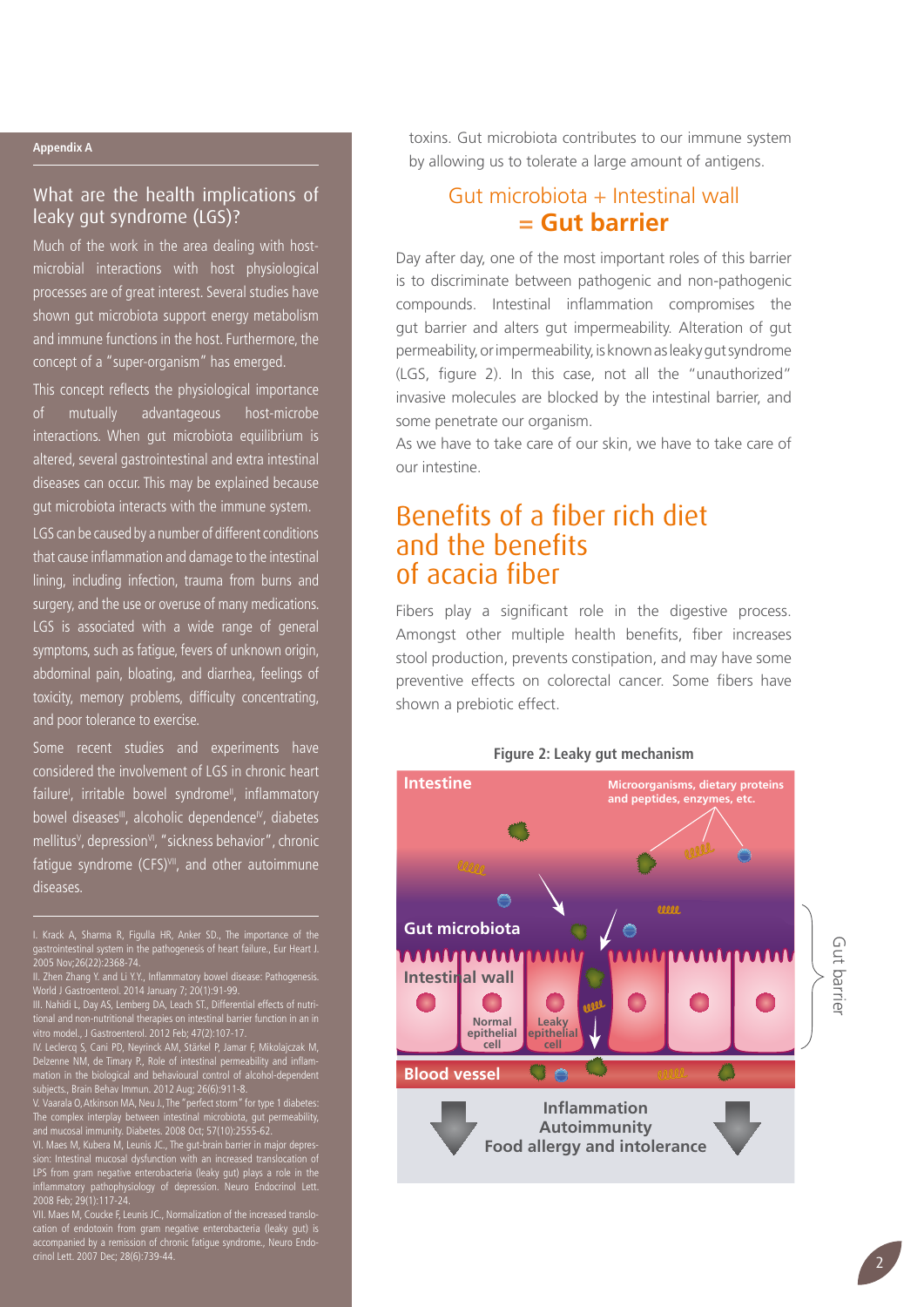# Fibregum™

**Fibregum™ is an all-natural, GMO-free source of soluble dietary fiber, carefully obtained from selected acacia gum sap exuded from the stems and branches of acacia trees. Fibregum™ provides a guaranteed minimum of 90% soluble dietary fiber on a dry weight basis (AOAC 985.29 method). Fibregum™ is a non-digestible, high molecular weight carbohydrate composed of a proteinaceous core (1-3% of the dry matter), a polysaccharidic fraction (95% of the dry matter), and minerals (magnesium, potassium, calcium, and sodium). Fibregum™ has a very complex structure with an average molecular weight ranging from 300 to 800 kDa (kilodalton).**

To understand the effect of Fibregum™ on the intestinal tract, Nexira has conducted an *in vitro* experiment on healthy donors. This study performed with the Simulator of the Human Intestinal Microbial Ecosystem (SHIME®)3 demonstrated the specific and progressive gut fermentation of Fibregum™ versus fructooligosaccharides (FOS). This study, as well as the clinical trial already performed by Cherbut *et al.* 20034 , confirmed the prebiotic performance of Fibregum™. Most particularly the slow fermentation of Fibregum™ by the gut microbiota provides a significantly and interesting lower incidence of intestinal discomfort even at high doses (50g/day).

This gradual fermentation of Fibregum™ makes it highly tolerable and a very potent tool to increase the fiber content of diets, even diets for people that normally experience high levels of digestive discomfort.

# Reinforcement of the intestinal barrier by Fibregum™

Based on the positive results obtained by those previous studies on healthy donors, Nexira, world leader in acacia gum, recently conducted new and ambitious experiments to demonstrate innovative physiological properties of Fibregum™ on gut permeability. FOS was again used as the comparative reference and the same results with FOS supported the coherence with the previous experiments.

### IBS and IBD subjects

The causes of irritable bowel syndrome (IBS) and inflammatory bowel disease (IBD) and their subsequent development (see appendix B) involves intestinal hyper-permeability, inflammation, and the incidence of specific microbiota. This is the reason why donors with IBS and IBD were included in this study to investigate the loss of intestinal epithelial barrier function.

#### **Appendix B**

### IBS and IBD are characterized by the following 3 main factors:

#### • Suspected factors impacting gut permeability

Chemicals, mechanical shock and pathogens are believed to disrupt intestinal barrier function resulting in activation of the immune system and leading to pathological inflammation.

#### • Inflammatory conditions

Pro and anti-inflammatory cytokines are important modulators of the immune response system and play a crucial role in intestinal inflammation. The most studied pro-inflammatory cytokines, with respect to gut inflammation, are TNF-α, IL-1β, IL-6, IL-8 and NF-KB/AP1. In a healthy body, to maintain homeostasis, inflammatory activation is counteracted by anti-inflammatory cytokines such as IL-10.

#### • Microbial conditions

In 2009, Lyra A. et al., showed that It is possible to distinguish between IBS and IBD subjects ad control subjects by analyzing their intestinal flora.

As mentioned by Bixquert Jimenez M. in 2009, disturbance of intestinal flora may occur in patients with IBS justifying probiotic health treatments.

Those studies indicate the need to positively influence the microbiota.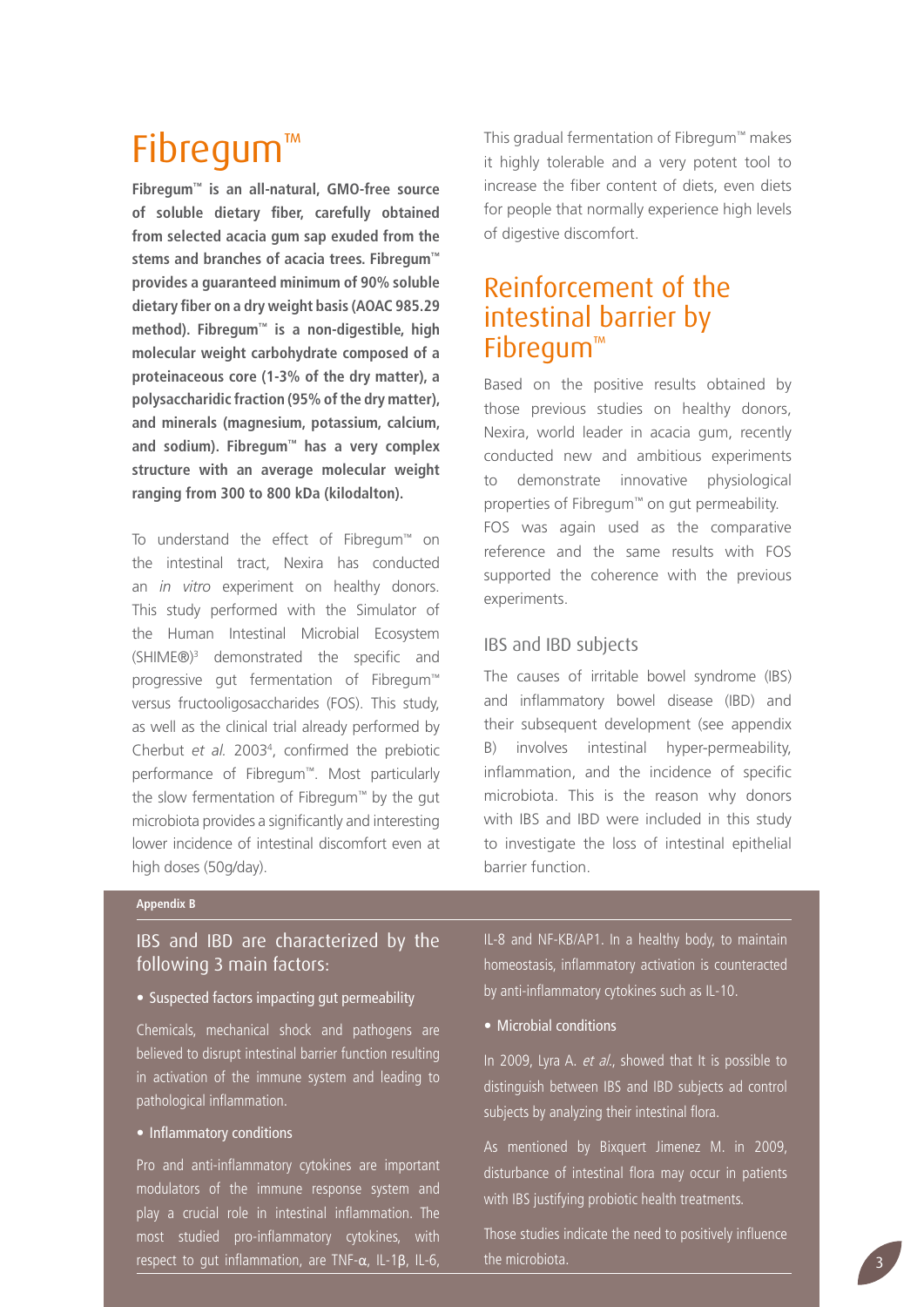#### SHIME & M-SHIME experiments

The Simulator of the Human Intestinal Microbial Ecosystem (SHIME) is a device that has been used for experiments to mimic the entire gastrointestinal tract (GIT), including simulating the stomach, small intestine and the three regions of the large intestine (ascending, transverse, descending). Furthermore, plastic beads covered with a layer of mucin agar can be added to each of the compartments simulating the colon, as recently validated<sup>7</sup>, to mimic the microbial processes that occur in the gastrointestinal tract of patients with ulcerative colitis (IBD). In this way, the device allows investigation of both the luminal and mucus associated microbial communities.

### Effect of Fibregum™ on intestinal microbiota

Fibregum™ has been shown to increase the intestinal population of *Bifidobacteria* and *Bacteroidetes*, known to be commensal healthy *bacteria*, and more specifically the anti-inflammatory bacterium, *Faecalibacterium prausnitzii* 8.

Prebiotic dietary fibers have been shown to positively affect the intestinal bacteria responsible for beneficial short chain fatty acid (SCFA) production, specifically butyrate and propionate. The prebiotic effect of dietary fiber increases the growth of specific bacteria that have important physiological and health benefits.

- **• Studies on luminal microbial communities** that do not adhere to the intestinal mucosa using the SHIME device:
	- In experiments with IBS patient donors, Fibregum™ has been shown to slightly increase total bacteria populations in each of the colon compartments of the SHIME device.
	- In experiments with IBD patient donors, Fibregum™ induced an immediate increase in the *Bifidobacteria* population in the distal colon compared to the control.
- **• Studies on mucosal microbial communities** that adhere to and interact with the intestinal mucosa using the



#### **Figure 3: Overview of Shime® device\***

\*This device is a continuous model that allows the in-depth study of the biological activity of selected molecules in the gut, under representative environmental conditions and under long-term repeated administration conditions. This technology platform allows validation of the functional properties of food products in the human gastrointestinal tract, and the performing of mechanistic studies in areas of the gut that are not easily accessible in in-vivo trials, therefore providing useful complementary data.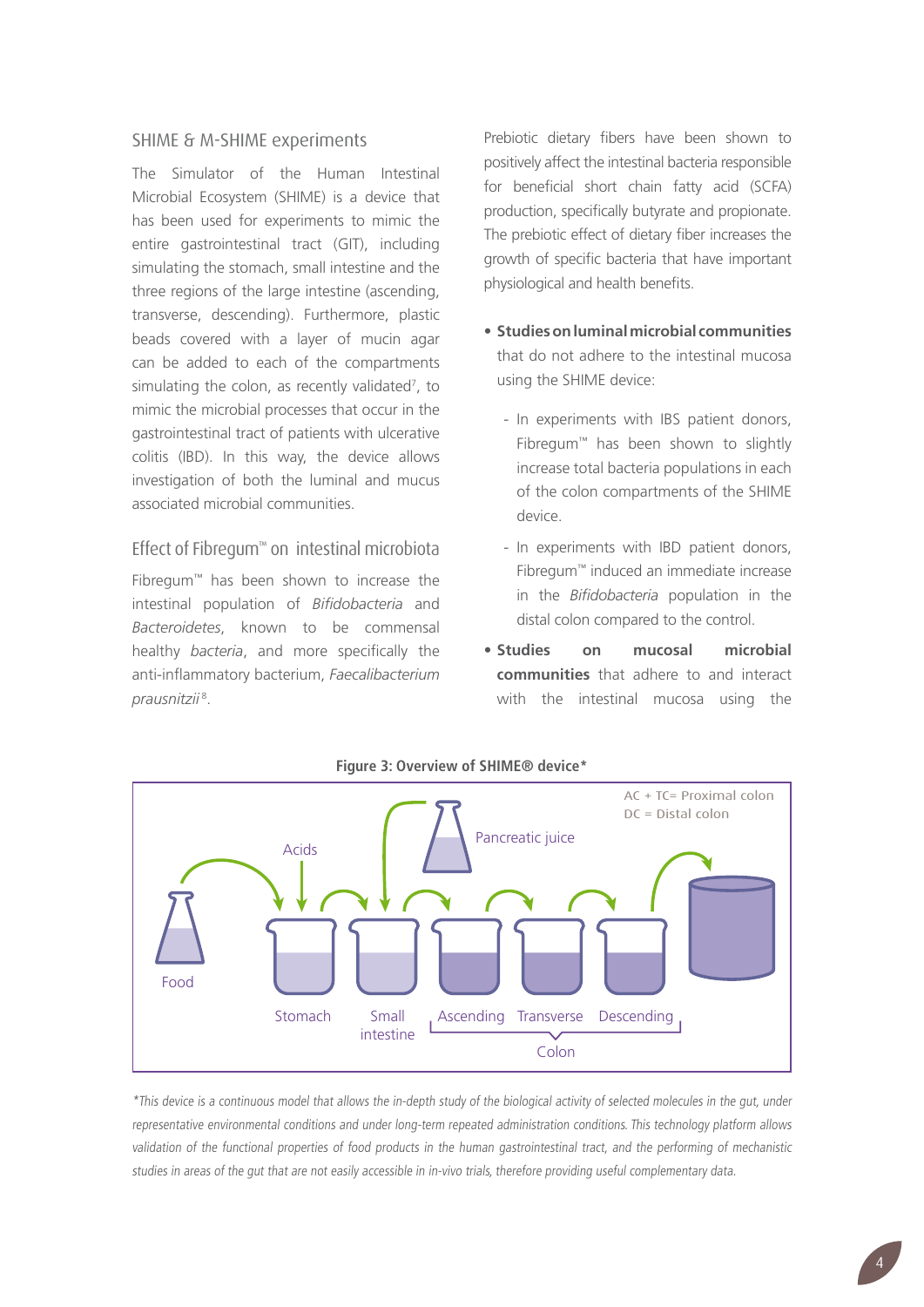M-SHIME device:

- The population of *Roseburia* bacteria, which produces beneficial SCFA butyrate is increased in the proximal colon.
- More interestingly, the mucosa-associated and anti-inflammatory bacteria *Faecalibacterium prausnitzii* population is increased in the proximal and distal colon compared to the control.

### Effect of Fibregum™ on short chain fatty acid (SCFA) production

SCFAs include acetate, propionate and butyrate and small amounts of other acids. Fibregum™ has been shown to induce an increase in total SCFA production, in experiments with both IBS and IBD patient donors. Fibregum™ mainly exerted a butyrogenic effect in the distal colon. These results support the conclusion that the distal colon is the main area of bacterial fermentation of acacia fiber.

### Effect of Fibregum™ on inflammation

Under lipopolysaccharides (LPS) stimulation, experiments on pro-inflammatory cytokines involving IBS patient donors indicate that Fibregum™ completely inhibited NF-kB/ AP1 activity by the end of the treatment. For TNF-α the trend was more fluctuating, and IL-8 secretion was mildly reduced. In a complementary way, the anti-inflammatory cytokine IL-10 was increased by Fibregum™.

Regarding the pro-inflammatory cytokines involving IBD patient donors, Fibregum™ produced the strongest decrease in NF-kB/ AP-1 activity in the proximal and distal colon. Secretion of IL-8 and IL-6 were reduced in both the proximal and distal colon. IL-10 was increased in the distal colon.

In conclusion, these results demonstrate that the anti-inflammatory effect of Fibregum™ is based on two combined actions: inhibition of pro-inflammatory cytokines and stimulation of anti-inflammatory ones.

For values please refer to the following tables.

#### **Table 1: Modulation assessed at the end of experiment**

| <b>IBS</b> | Ascending<br>Colon | <b>Transverse</b><br>Colon | <b>Descending</b><br>Colon |
|------------|--------------------|----------------------------|----------------------------|
| NF-kB/AP1  |                    | $-100%$                    | $-100%$                    |
| TNF alpha  | $-62%$             | $+29%$                     | $-40%$                     |
| $IL-8$     |                    | $-85%$                     | $-31%$                     |
| $IL-10$    | Induction          | Slight decrease            |                            |

| <b>IBD</b> | <b>Proximal Colon</b>     | <b>Distal Colon</b> |  |
|------------|---------------------------|---------------------|--|
| NF-kB/AP1  | $-16%$                    | $-24%$              |  |
| TNF alpha  | No induction or reduction |                     |  |
| $IL-8$     | $-12%$                    |                     |  |
| $IL-6$     | $-32%$                    |                     |  |
| $IL-10$    | $+32%$                    |                     |  |

Anti-inflammatory cytokines **Pro-inflammatory cytokines** 

# Intestinal gut wall barrier modulation

Samples collected from the above study were used in a cell line model assay to assess potential gut wall modulation, specifically impermeability. Cell impermeability was assessed using two complementary methods: TransEpithelial Electrical Resistance (TEER) and Lucifer Yellow (LY) paracellular transport.

- • For the IBS treatment, Fibregum™ had a protective effect on barrier integrity in the descending part of the device (mimic of colon descending part), as shown by an increase in TEER by 40% (figure 4). The LY paracellular transport method confirmed this result.
- • For the IBD treatment, Fibregum™ enhanced cell impermeability, as shown by significant TEER increases of 65% in the proximal colon and 75% in the distal colon compared to the control (figure 5). The LY paracellular transport method confirmed this result.